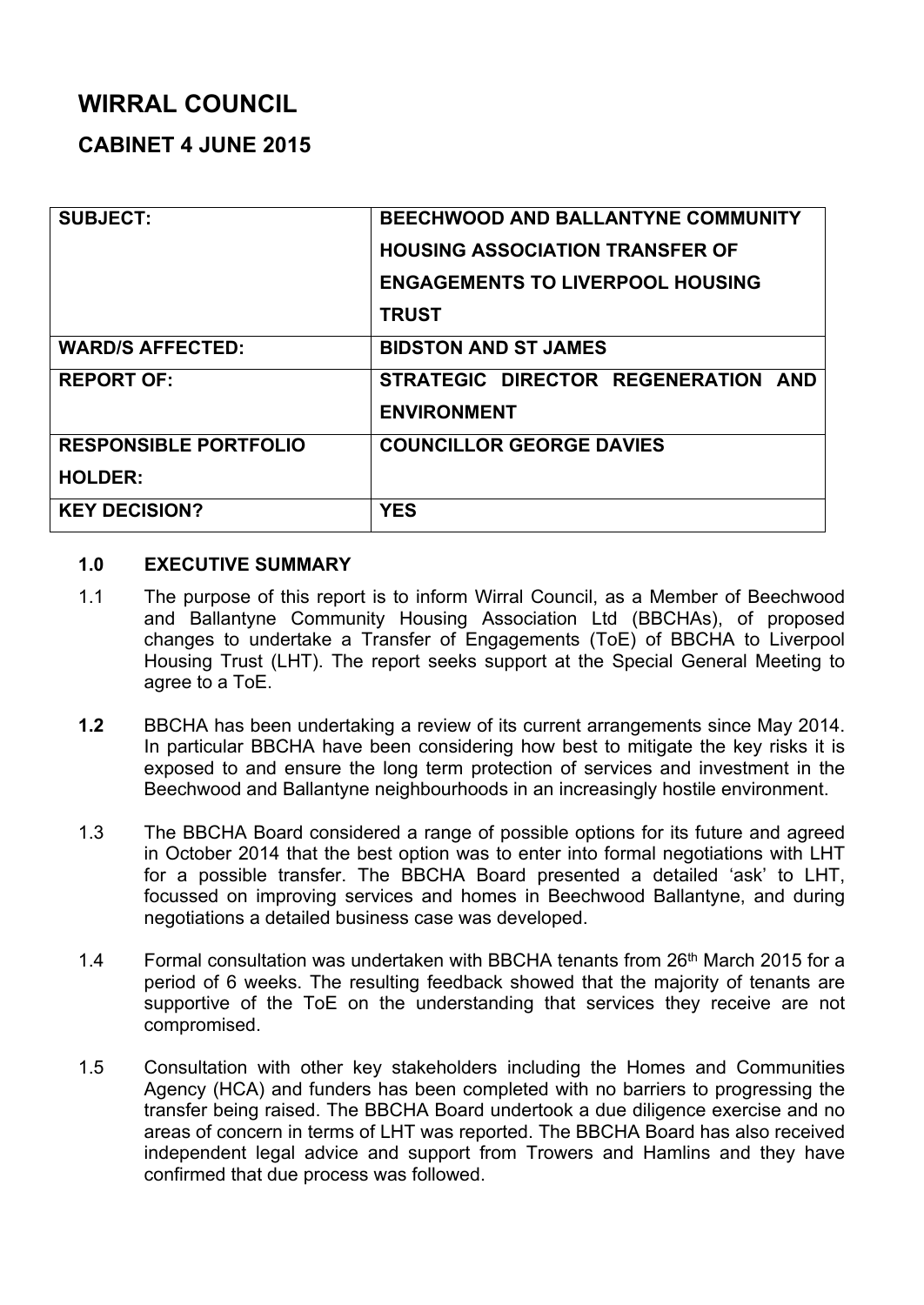1.6 In order to progress the ToE BBCHA shareholders will consider the ToE at a Special General Meeting (SGM). Shareholders include Wirral Borough Council, Symphony Housing Group and a number of tenant and independent individuals. This SGM will only be called when the council have made a decision about supporting the ToE.

# **2.0 BACKGROUND AND KEY ISSUES**

- 2.1 In 2005 the Council's housing stock transferred to Beechwood and Ballantyne Community Housing Association Ltd (BBCHA). Since then they have met the promises made to tenants at transfer and continued to work in partnership with the Council both on a formal constitutional basis and in informal relationships with many departments across the Council. In April 2011 BBCHA became part of the Symphony Housing Group via the amalgamation of the Contour and Vicinity Housing Groups. Symphony Housing Group is now one of the largest social housing providers in the North West and is united as a federated partnership. Member organisations include; Atrium, Beechwood Ballantyne Community Housing Association, Cobalt Housing, Contour Homes, Contour Property Services, Hyndburn Homes, Hyndburn Homes Repairs, Liverpool Housing Trust (LHT), Peak Valley Housing Association and Ribble Valley Homes.
- 2.2 BBCHA is now ten years old and over that time has invested around £20m in the area it is responsible for. The BBCHA Board felt that now was a good time to begin exploring the future options for BBCHA because the organisation is in a relatively strong position. BBCHA is currently meeting the expectations of customers and consistently delivers high standards of service. It is compliant with funder loan covenants and is meeting the expectations of the HCA economic and consumer standards. BBCHA is working towards the delivery of the value for money agenda and has restructured and streamlined all its core services introducing more efficiency and better performance across the organisation but is still unable to deliver the efficiencies of scale a larger organisation can.
- 2.3 The BBCHA Board's ambitions are much greater than the current organisations financial capacity will allow. The Board would very much like to build more new homes on the estate and address key issues including brown field sites and derelict buildings. It would also like to maintain the close relationship with Wirral Borough Council and develop a closer one with other partners in health and employment to benefit the community. The Board believes that these ambitions are unlikely to be delivered without a different arrangement being in place.
- 2.4 The BBCHA Board considered the significant risks the association is exposed to through its current operating arrangements. These risks were identified as:
	- An increasingly hostile financial environment which is placing income under pressure and during 2013 this was particularly acute with the introduction of the first phase of welfare reforms and the impact this had on tenancy turnover, which directly increased costs by £200,000 (relating to 100 homes becoming empty and the costs associated with reletting them).
	- Restrictive bank loan covenants which limit the ability to invest in homes as planned. In 2013-14 investment spends had to be reduced by £180,000 to ensure there was sufficient headroom in place for loan compliance. This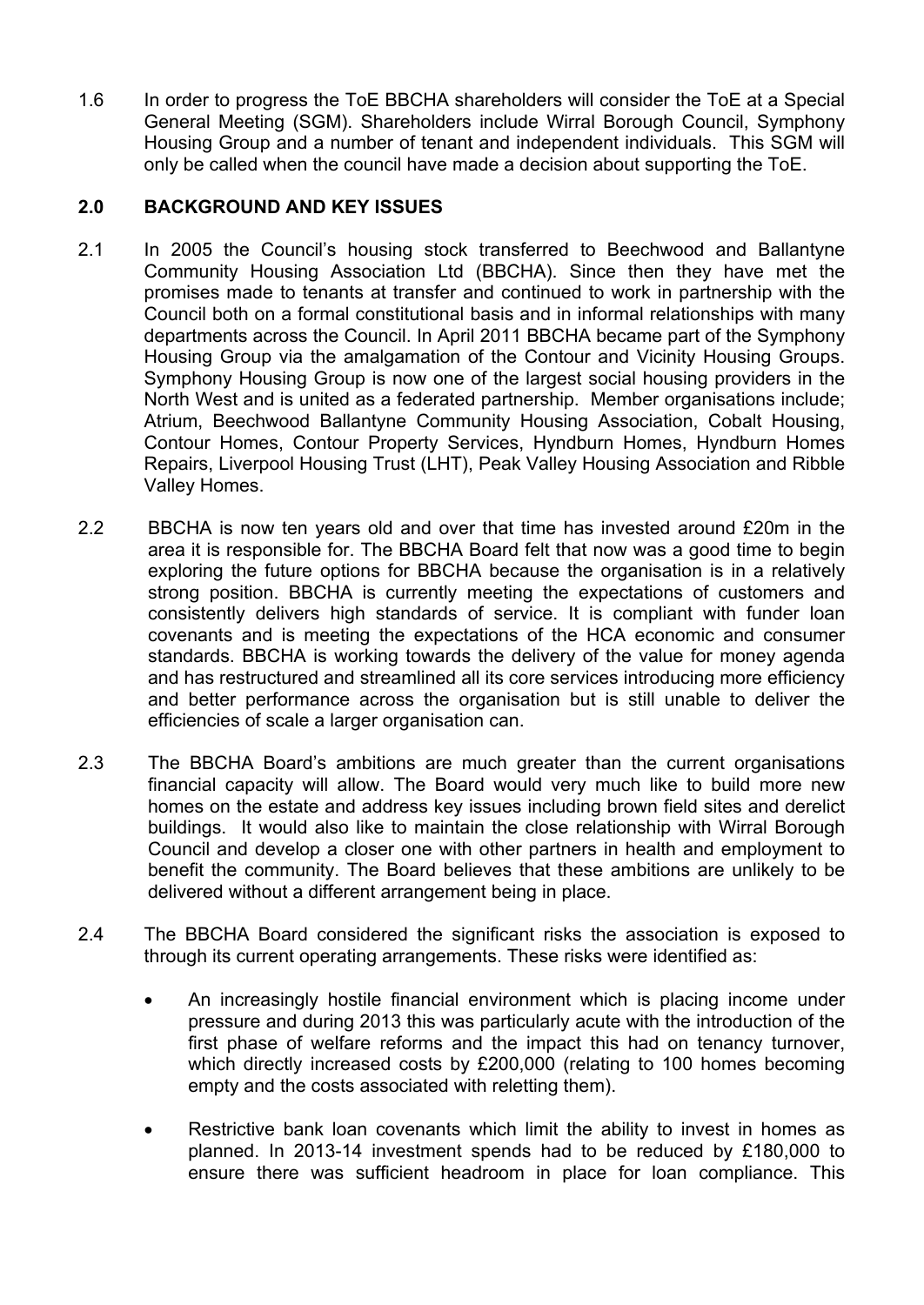headroom was significantly eroded due to the rapid increase in empty homes and the only option was to reduce investment spend.

- The 2014-15 investment plan had to be condensed into the final four months of the year to help BBCHA avoid a repeat of the previous year's problems. This decision helped reduce BBCHA's risk of potential loan breaches and also ensured the organisation was not committed to financial spend it could not pull out of if necessary.
- Pressure to deliver front line services and also deliver all the corporate and governance requirements of an independent organisation within current resources. The challenge for BBCHA is to meet all the same operational and regulatory requirements that a larger registered provider has to meet but without the specialist staffing resources to do so.
- BBCHA generates rental income from 823 homes. When compared to a much larger organisation BBCHA spends a higher proportion of its overall income on things like corporate services (i.e. human resources, ICT systems and infrastructure, internal audit, regulatory and financial services). This essentially means less money is available to spend on things that are important to tenants.
- Becoming more flexible, creative and agile to respond to changing customer needs as well as meeting government and regulator expectations. Within BBCHA there is little flexibility to respond to changing demands or requirements and simultaneously maintain an effective front line service
- 2.5 Given all these risks the BBCHA Board felt that it was better to consider the future options from a relatively strong position than wait for a future time when the position of the organisation is likely to be much weaker. The Board therefore agreed that they needed to find a way of delivering what is required, reduce the likelihood of risks materialising and deliver better value for money for customers. The Board with the support of an independent critical friend, David Tolson Partnership, began the process to consider all the viable options for BBCHA's future.
- 2.6 To help the Board determine a possible future they considered five options. These were:
	- 1. BBCHA stays as it is
	- 2. BBCHA increases its stock holdings
	- 3. BBCHA forges formal partnership arrangements with LHT
	- 4. BBCHA transfers to LHT and BBCHA ceases to exist as a separate entity
	- 5. BBCHA demerges from Symphony and seeks another organisation to join
- 2.7 The Board reviewed these options and concluded that options 1 and 5 could be discounted immediately as they either did not address the risks outlined or could, in fact, create further risks to BBCHA. The options that had the strongest support were option 2, 3 and 4. In order to assess each preferred option the BBCHA Board developed a set of criteria on which to assess each option. The criteria to be met included each option securing the need to:
	- Retain community identity and build upon the legacy and improve upon it
	- Retain local knowledge about the area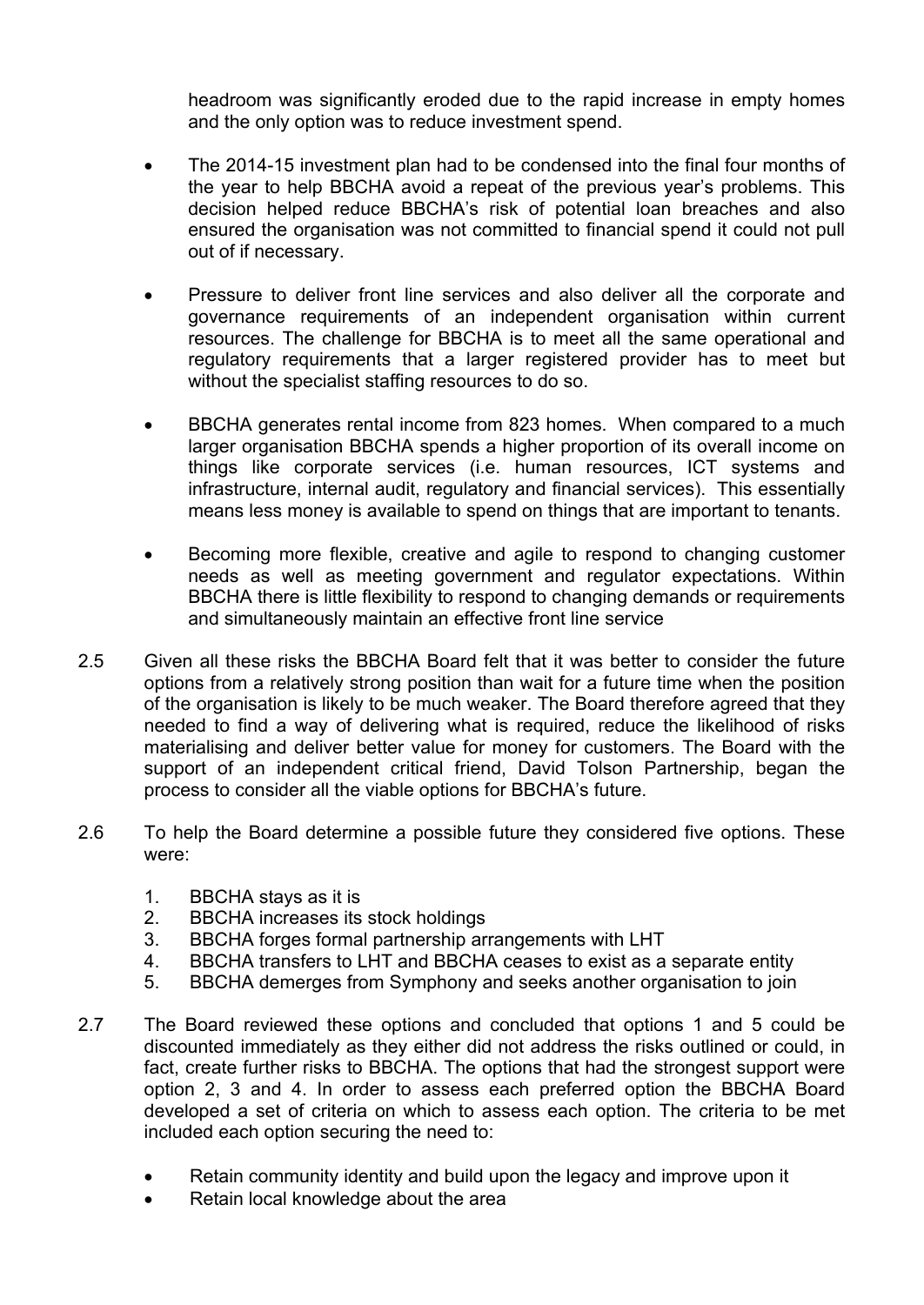- Deliver better value for money for tenants
- Deliver a sustainable future for the area
- Increase investment or attract new investment into the area
- Deliver beyond the bricks and mortar
- Build a strategy for the future rather than responding to regulation
- Remove key risks
- Control over regulatory requirements (so it is managed and not managing us)
- 2.8 Following an assessment of all the options the BBCHA Board agreed the only viable option to pursue was option 4 to pursue a transfer with LHT. If this was not possible the Board also agreed to pursue the less favourable option of 3 to form a formal partnership with LHT.
- 2.9 Throughout the discussions about the options the BBCHA Board considered how best to approach any potential transfer of engagements and who indeed would be a preferred partner. BBCHA have always had a close relationship with LHT which has worked to the benefit of both organisations. The Beechwood Ballantyne EMB chose the LHT Group in a competitive process back in 2005 and since then this relationship has been cemented. Most recently, BBCHA signed a service level agreement with LHT to handle all tenant telephone enquiries which has resulted in improved service standards and reduced BBCHA's direct costs of running services. LHT have recently funded and built 18 new homes on the Beechwood estate and are building a further 11 homes in 2015 on a long standing derelict site offering tenants more housing choices. These homes are managed by BBCHA but owned by LHT. The Board felt that these initiatives clearly demonstrate the long standing commitment LHT have offered BBCHA and its tenants through investment and service provision.
- 2.10 LHT themselves have a physical presence on the Wirral with 489 homes they own and provide services to and over the years have developed a number of new build schemes within the Wirral area. LHT see the clear benefits of the possible transfer as it would change how they operate in the Borough if they were to become the fourth largest landlord on Wirral. They are already members of the Property Pool Plus Choice Based Lettings arrangements and are keen to build upon the existing close relationships they have with Council officers and further develop relationships with Health and the Care Commissioning Group's for Wirral. LHT can see the benefit of having a closer relationship with BBCHA for their tenants on the Wirral and the close geographical connection is another reason why BBCHA are a logical organisation to join with.
- 2.11 A further consideration was the fact that LHT are members of the same Group and therefore the risks were felt to be minimised in any negotiation or transfer talks. Both BBCHA and LHT use the same computerised systems and processes for the running of housing management and property maintenance services. The same policies and procedures are in place for financial and treasury management and staff benefit from the same terms and conditions including pension arrangements. These factors reduce the potential risk of any transfer impacting negatively on service delivery and maximise the ability to realise benefits and minimise costs associated with a transfer. Because of all this, the Board decided not to approach any other partner to explore future options for BBCHA.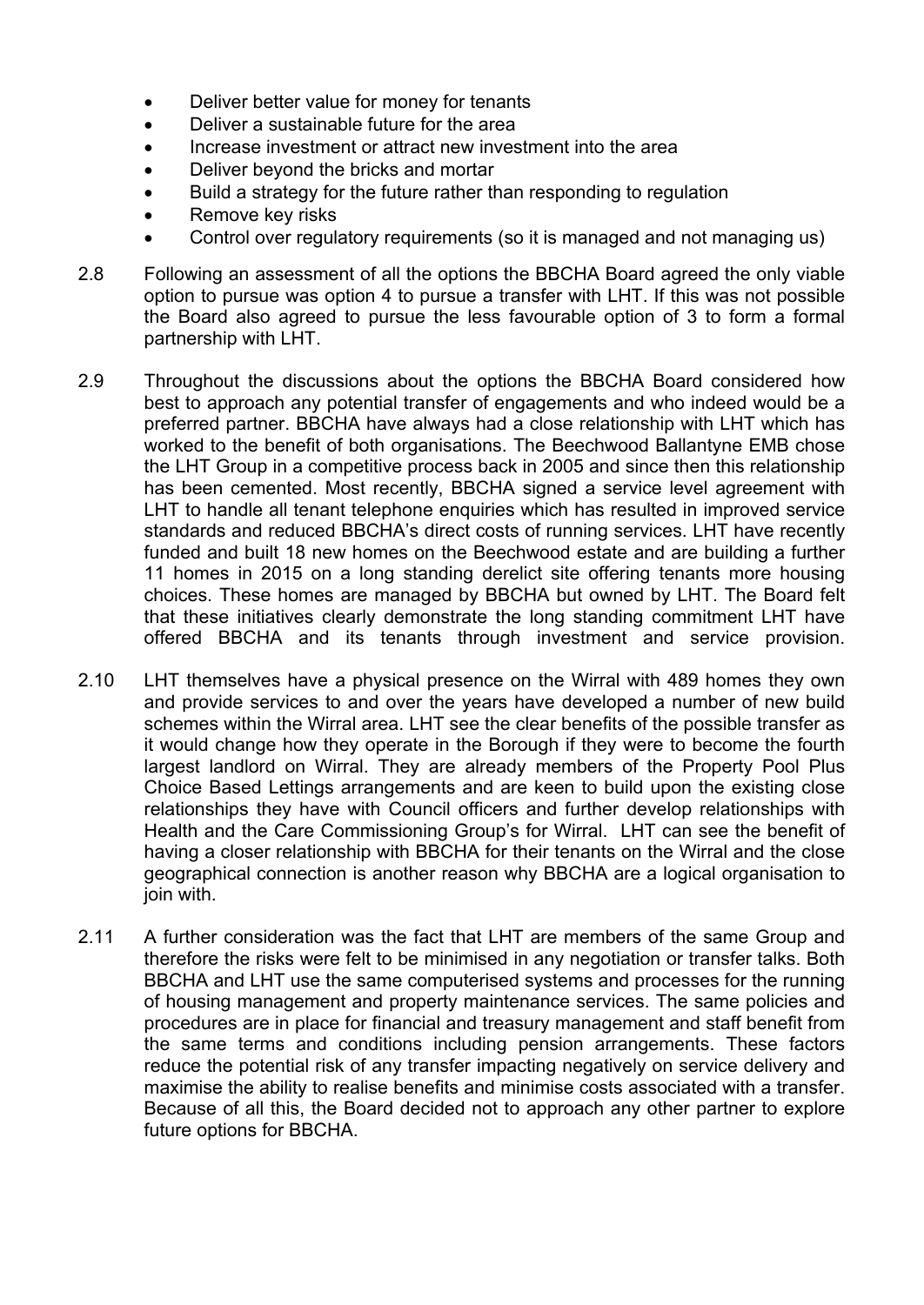# **3.0 BBCHA proposal**

- 3.1 The decision to enter negotiations and transfer talks with LHT was agreed by the BBCHA Board in October 2014 following the approval of a set of specific commitments they would want delivered by LHT if the option to transfer was pursued. A formal approach was made by the BBCHA Board and considered by LHT's Board at their November 2014 meeting and they agreed to enter formal negotiations.
- 3.2 The BBCHA Board set up a formal Negotiation Panel consisting of independent and tenant Board Members to work with officers and their independent advisor (David Tolson Partnership) to begin discussions of how the key commitments would be delivered and any added benefits to customers and the BBCHA neighbourhoods. Four specific commitments were put forward in the form of an 'ask' of LHT namely:

#### **Ask 1: To provide high quality homes to our tenants now and in the future.**

Essentially BBCHA is looking for at least the same level of investment in BBCHA homes over 30 years as if BBCHA was still the landlord. Stock investment plans contained in BBCHA 30 year plan will be mirrored in LHT's future plans.

#### **Ask 2: Set up and deliver a Master Plan for the Beechwood Ballantyne area.**

A plan for the future including proposals to address specific areas that BBCHA is unable to financially resource and resolve in relation to derelict land on the estate in order to provide more new homes (including sites not in BBCHA ownership currently; especially derelict pub sites), carry out option appraisals of garage sites leading to possible demolition and/or redevelopment, creating plans for the management and improvement of open sites, alley ways, shop frontage and commercial properties, exploring options to provide alternative accommodation options including supported housing for specific client groups not serviced locally e.g. adult's with learning difficulties and set up partnership projects the community wish to be delivered (including social and economic regeneration projects).

**Ask 3: A service proposal that ensures high quality local services are delivered that demonstrate value for money to stakeholders.** The offer must provide a clear business case that demonstrates that becoming part of LHT clearly delivers better value for money to the community and takes services to another level. Any proposal must maintain, improve and enhance the service standards currently delivered by BBCHA to its customers. Stock rationalisation needs to be part of the consideration in order to develop a lead role for all Wirral homes held by Symphony. This raises the profile of the area and landlord with key strategic partners including Wirral Borough Council.

**Ask 4: Put in place an involvement and engagement strategy to ensure the community are engaged with monitoring performance and service improvements.** BBCHA want the local community to decide how they want to be engaged with. They would like a model that would ensure that customers are engaged with reviewing the performance of services and monitoring standards of service on the estate as well as overseeing the delivery of all the commitments posttransfer.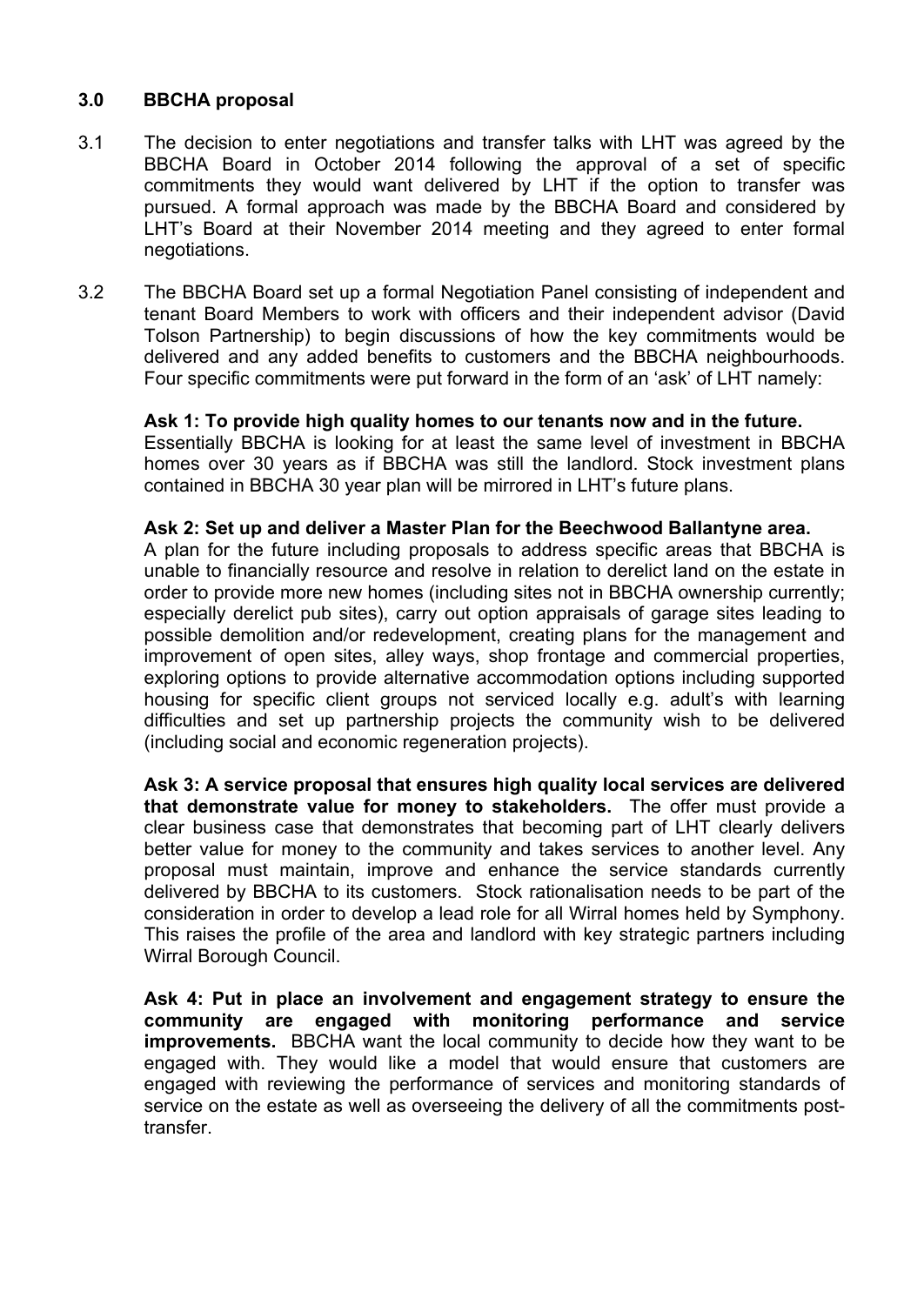# **4.0 BUSINESS CASE**

- 4.1 A detailed business case was considered and approved in February 2015 by BBCHA's Board. Members can view the full business case in the Council Web Library at <http://democracy.wirral.gov.uk/ecCatDisplay.aspx?bcr=1&sch=doc>. The Board concluded that the business case was compelling enough to progress the ToE subject to tenant consultation.
- 4.2 The headline benefits outlined in the Business Case that would be realised if the ToE was pursued include:
	- Between 20 to 25 new affordable homes built over the next 3 years, including smaller homes to improve the choices available to customers.
	- BBCHA loan will be repaid with savings in interest and repayments totalling £455,000 per annum for 8 years. This money will be invested in homes and services.
	- Development and delivery of a Neighbourhood Master Plan following consultation with customers. It is predicted that tenants will raise the need to address things like antisocial behaviour, improved play areas for children, improved employment opportunities for local people and tackling the derelict pub sites and garages across the neighbourhood.
	- In order to align rent increase dates LHT's Board will be asked in December 2015 to consider not increasing rents for Beechwood Ballantyne in May 2016, the next increase being due in April 2017. This would mean that customers would not pay an additional £90,500 in 2015-2016 in rent increase charges - no rent increase for 11 months.
	- Additional stock investment of £660,000 would be allocated over the next 5 years. This could address tenant demand for things like an upgrade to downstairs toilets, more energy efficiency works etc.
- 4.3 The Business Case also outlines what the position of BBCHA would be if a ToE was not pursued. The headline position of BBCHA includes:
	- 30 year investment plan delivered but BBCHA would have to prioritise what additional areas to invest in, based on consultation and available resources each year.
	- No new homes would be built by BBCHA alone would need to work in partnership with other providers.
	- Repayment of loan continues and existing loan restrictions still apply. Restrictions remain on the level of investment that can be made to homes based on the loan requirements and the need to give financial headroom limiting the ability to use surpluses fully. However, year on year as the loan is repaid the position becomes more positive.
	- In consultation with customers BBCHA would need to choose what is a priority and develop a longer-term plan to tackle environmental issues and improve the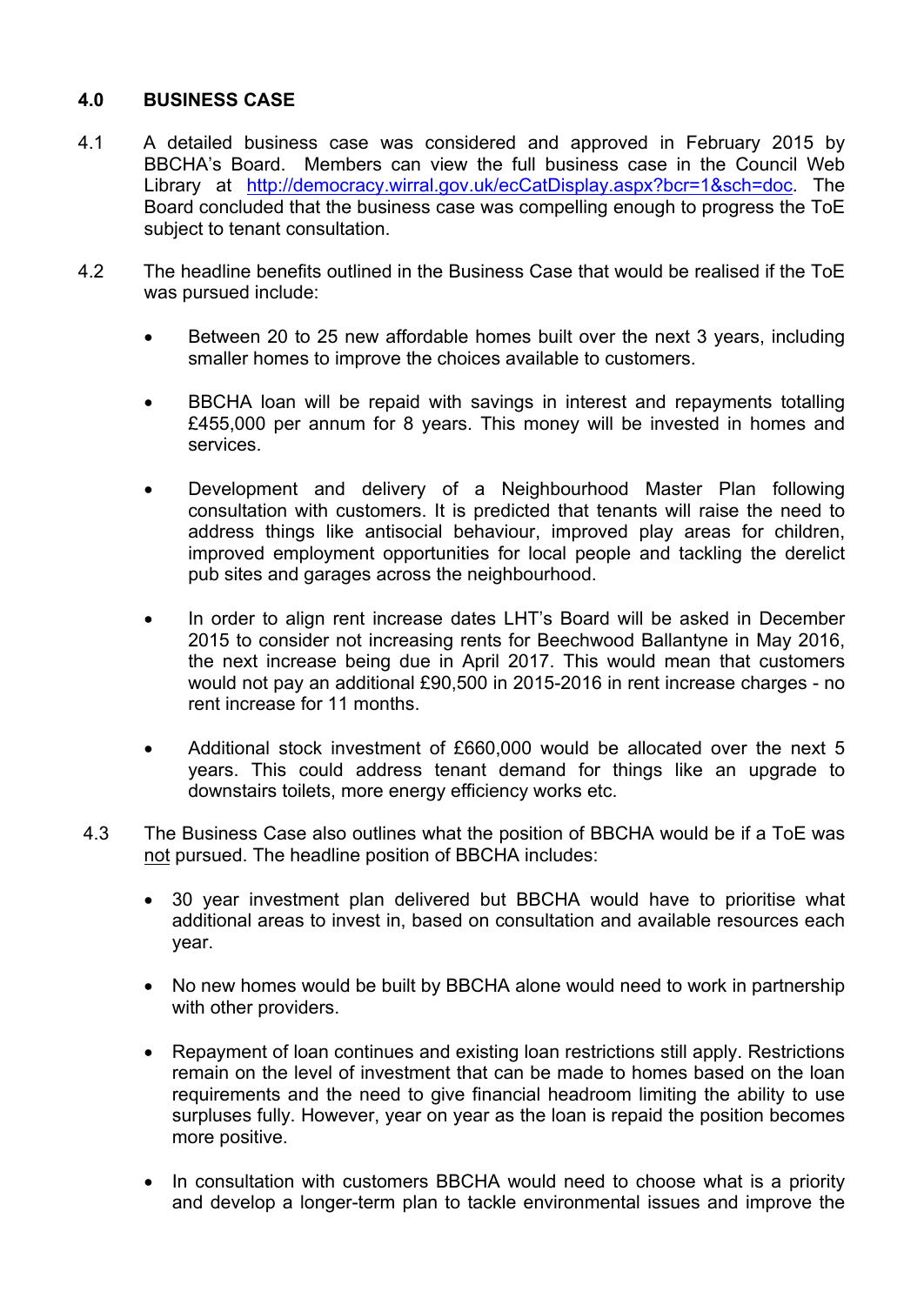landscape. However, this could take over 5 to 10 years as finances become available.

 BBCHA would require additional staffing and support to a cost of £150k per annum to reduce the organisations exposure to risks of failing to comply with regulation and legislation requirements

# **5.0 BBCHA TENANT AND STAKEHOLDER CONSULTATION**

- 5.1 As part of the process for considering a transfer of engagements to LHT, BBCHA undertook a formal 6 week consultation process involving a wide range of stakeholders. The consultation process commenced formally on 26<sup>th</sup> March and ran until 11<sup>th</sup> May 2015. The process adopted included a number of methods to encourage participation from stakeholders including formal letters, meetings with Wirral Borough Council and shareholders, open events for the public and updates on progress being posted on BBCHA's website, tenant's newsletter, twitter and Facebook. This process followed the requirements of the Homes and Communities Agency and was shaped based on advice sought from Trowers and Hamlins (BBCHA's legal advisors).
- 5.2 Members should note however prior to the formal consultation with stakeholders a range of information advising of the up to date negotiations and activity of BBCHA was undertaken, this is detailed within Appendix 1 of this report.
- 5.3 134 contacts were made to BBCHA asking about the transfer (121 of these were contacts from tenants). Some of these included repeat contact from the same stakeholders. Those who contacted BBCHA were predominately tenants but we also had contact from community groups, commercial leaseholders and residents. This gives an overall response rate from tenants of 15% (based on BBCHA's 823 homes).
- 5.4 In the main tenants wanted to know how services would change and reassurance was given that the transfer would focus on retaining the good standard of services being delivered by BBCHA and focus on providing additional services that BBCHA are unable to provide. LHT have given reassurances that the transfer would be delivered in a manner that ensures service continuity and minimal disruption for tenants. This will be supported by the commitment to retain the local office on Beechwood and to keep the contact phone number the same from transfer with a gradual phasing in of new phone number in time. The most common questions or queries raised by stakeholders and the action to respond to these issues is outlined below.

| What common<br>questions stakeholders<br>asked about                                                                                       | <b>Number</b>                  | %<br>all<br>of<br><b>BBCHA</b><br>tenants who<br>made<br>contact | Response provided                                                                                                                                                                       |
|--------------------------------------------------------------------------------------------------------------------------------------------|--------------------------------|------------------------------------------------------------------|-----------------------------------------------------------------------------------------------------------------------------------------------------------------------------------------|
| Overall no concerns as  <br>long as services can<br>be guaranteed to be<br>maintained and<br>no<br>changes to tenancy<br>rights take place | 98(7<br>are<br>not<br>tenants) | 76%                                                              | Right to Buy and Right to Acquire<br>confirmed is protected<br>Repairs service confirmed will be of<br>$\bullet$<br>the same standard<br>Home support service<br>will<br>be<br>retained |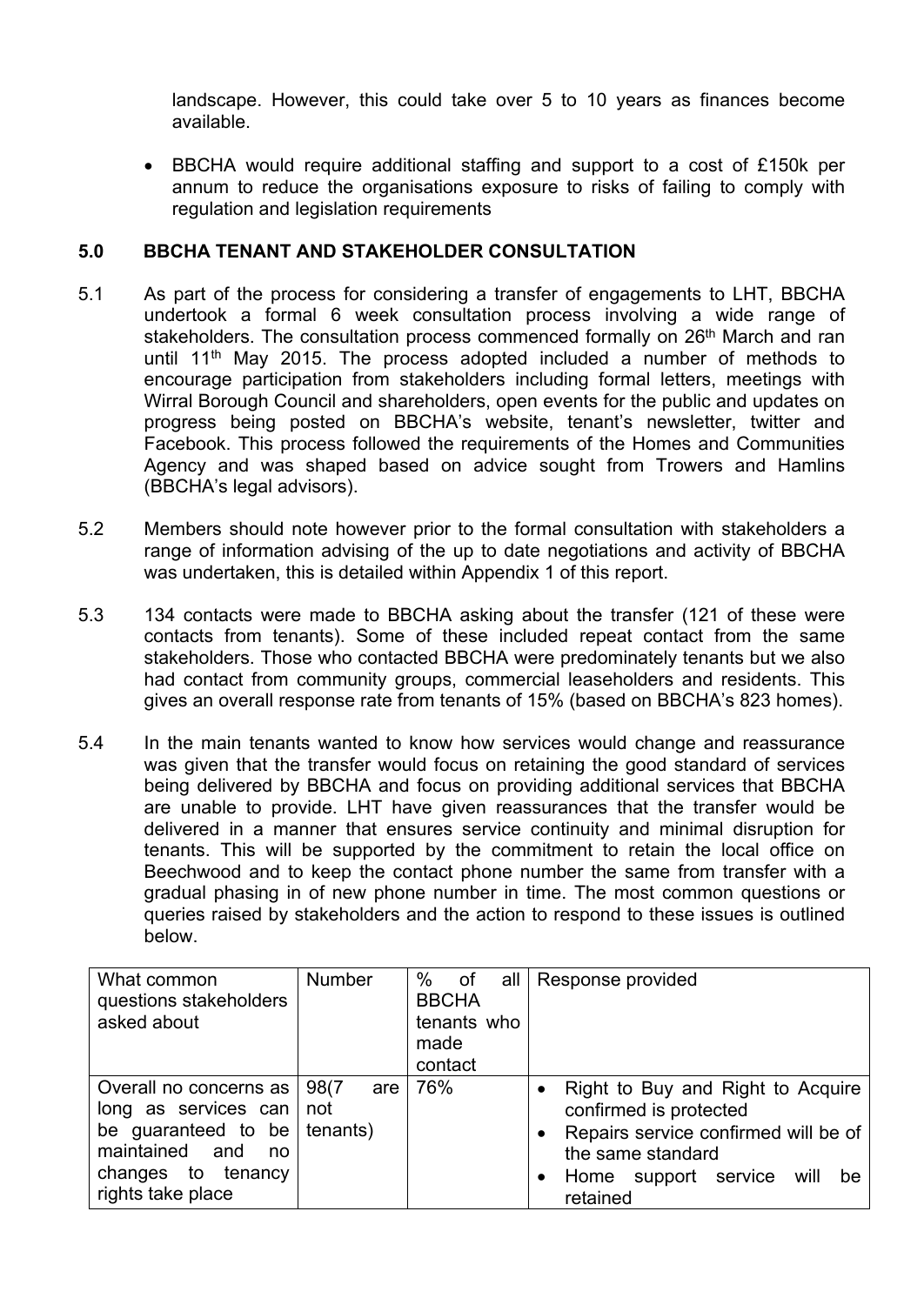|                                                                                 |                        |     | Local office retained<br>$\bullet$<br>No changes to tenancy agreement<br>$\bullet$<br>will take place<br>No increase in rent charges other<br>$\bullet$<br>than outlined in tenancy agreement<br>Will still address ASB<br>$\bullet$<br>Shops will not be shut<br>$\bullet$<br>Will continue investing in the area<br>including building more homes and<br>addressing issues like vacant land<br>and play areas |
|---------------------------------------------------------------------------------|------------------------|-----|-----------------------------------------------------------------------------------------------------------------------------------------------------------------------------------------------------------------------------------------------------------------------------------------------------------------------------------------------------------------------------------------------------------------|
| General enquiry about<br>why the transfer was<br>being considered               | 24 (3 non-<br>tenants) | 17% | Provided information on why LHT<br>$\bullet$<br>chosen<br>Provided<br>information about<br>the<br>$\bullet$<br>Boards decision and<br>the<br>risks<br>BBCHA are exposed to<br>Provided information on potential<br>$\bullet$<br>benefits<br>Reiterated information previously<br>sent out                                                                                                                       |
| Opposed to transfer<br>including being<br>unhappy about<br>consultation process | 13 (4 non-<br>tenants) | 7%  | additional<br>information<br>Provided<br>$\bullet$<br>including Business case Summary<br>offered<br>with<br>and<br>discussions<br>officers<br>Provided details about consultation<br>$\bullet$<br>process being followed<br>Number of comments did not give<br>$\bullet$<br>specific reasons why opposed so<br>general information given                                                                        |

**\*** T**he percentage of responses received has been divided by the total number of contacts made by tenants to BBCHA.** 

- 5.5 Before the consultation process commenced tenants reported to BBCHA that a petition had been started by a tenant shareholder who opposed the transfer. The Acting Lead Officer of BBCHA met with the person organising the petition and during this meeting asked them to engage in the consultation process and to voice the concerns directly to officers so that issues could be addressed and answered. No petition was submitted to BBCHA for consideration and no specific concerns were submitted other than opposition to any transfer. At the time of writing this report no petition has been received by the Council.
- 5.6 A Shareholder meeting was arranged on 24<sup>th</sup> April to discuss the Business Case in more detail. Of the 6 shareholders who attended the meeting 4 were tenants. The main questions raised included:

| <b>Questions/Comments</b>                                                              | <b>Answers</b>                     |
|----------------------------------------------------------------------------------------|------------------------------------|
| The need to retain the identity of the Reassurance that LHT will deliver a local       |                                    |
| estate and the legacy of investment neighbourhood service run from the<br>already made | retained local office on Beechwood |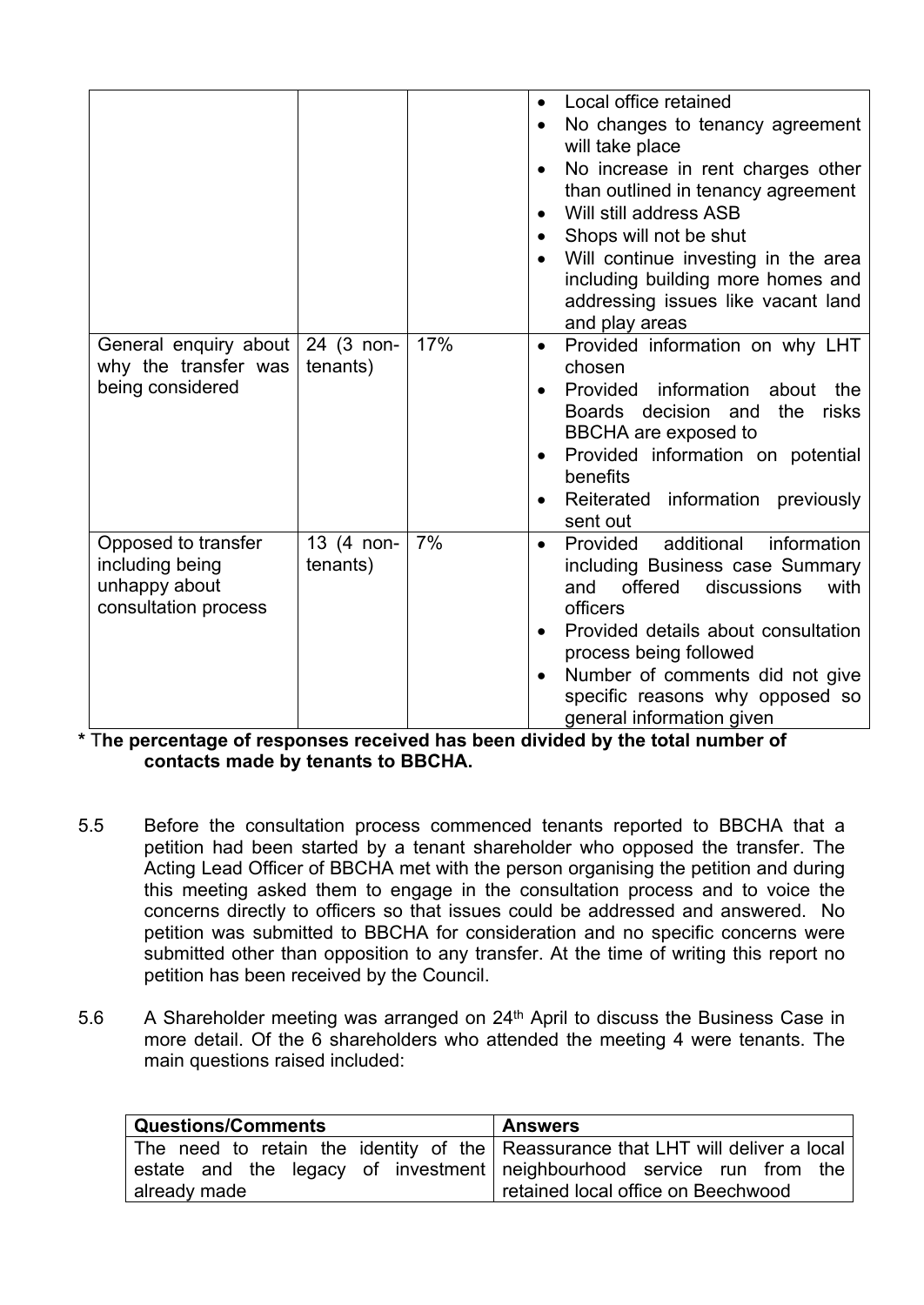| Why has LHT been selected? Tenants<br>should have been given a choice.                                                 | Outlined relationship with LHT past and<br>present and the proven service history in<br>the area. The need to minimise the risks<br>and costs associated with entering into<br>transfer talks is less with LHT as part of<br>the same Housing Group. Any move to<br>approach another partner would require a<br>demerger from Symphony<br>Housing<br>Group. |
|------------------------------------------------------------------------------------------------------------------------|-------------------------------------------------------------------------------------------------------------------------------------------------------------------------------------------------------------------------------------------------------------------------------------------------------------------------------------------------------------|
| Concern that this was taking place during<br>election time and impact on the ability of<br>people to lobby councillors | Confirmed WBC representation on the<br>BBCHA Board including councillors and<br>their involvement in developing<br>the<br>decision reached so far and the ongoing<br>dialogue with ward and local councillors<br>via the WBC representative on the<br><b>BBCHA Board</b>                                                                                    |

- 5.7 The next steps to be concluded following the consultation period are:
	- a) Special General Meeting (SGM) of shareholders will be called following Cabinet and Council approval. This will be based on a minimum of 14 days' notice and this meeting will involve a vote on the transfer of engagements
	- b) Confirmatory SGM will be called no less than 14 days after the first SGM.
	- c) Homes and Community Agency RAC approval August 2015
	- d) Funders approval August 2015
	- e) Formal letter sent to all BBCHA tenants confirming the ToE taking place and the date for transfer and service arrangements in place
	- f) Transfer of engagements completed and likely to be August 2015 (date dependant on approval of previous stages going through)

# 6. **RELEVANT RISKS**

- 6.1 If the transfer does not take place BBCHA would continue to provide services to customers. However, it is envisaged that maintaining services and the focus on improving them would become increasingly difficult. To address the risks identified BBCHA would need to increase its staffing resources in order to allow for the completion of a number of corporate functions it would result in an additional cost (up to £150,000 per annum, £700,000 over five years discounted) which would mean more pressure on front line service budgets and the ability to improve homes. The investment is therefore not to the benefit of customers but is to provide administration support, work on policies and performance, communications, and finance. Under this scenario, BBCHA would seek to renegotiate the current loan agreement after repaying a proportion of the outstanding loan but this would limit cash capacity and would result in an increase in interest costs.
- 6.2 If this transfer does not take place the risk is that BBCHA could be forced into a transfer at a later date. If this was to happen it is likely that this transfer would not be of BBCHA's choosing and would be undertaken from a weakened bargaining position resulting in fewer benefits for tenants than those secured in the current transfer proposal with LHT. This has been the experience of other small registered providers locally and nationally including Venture Housing.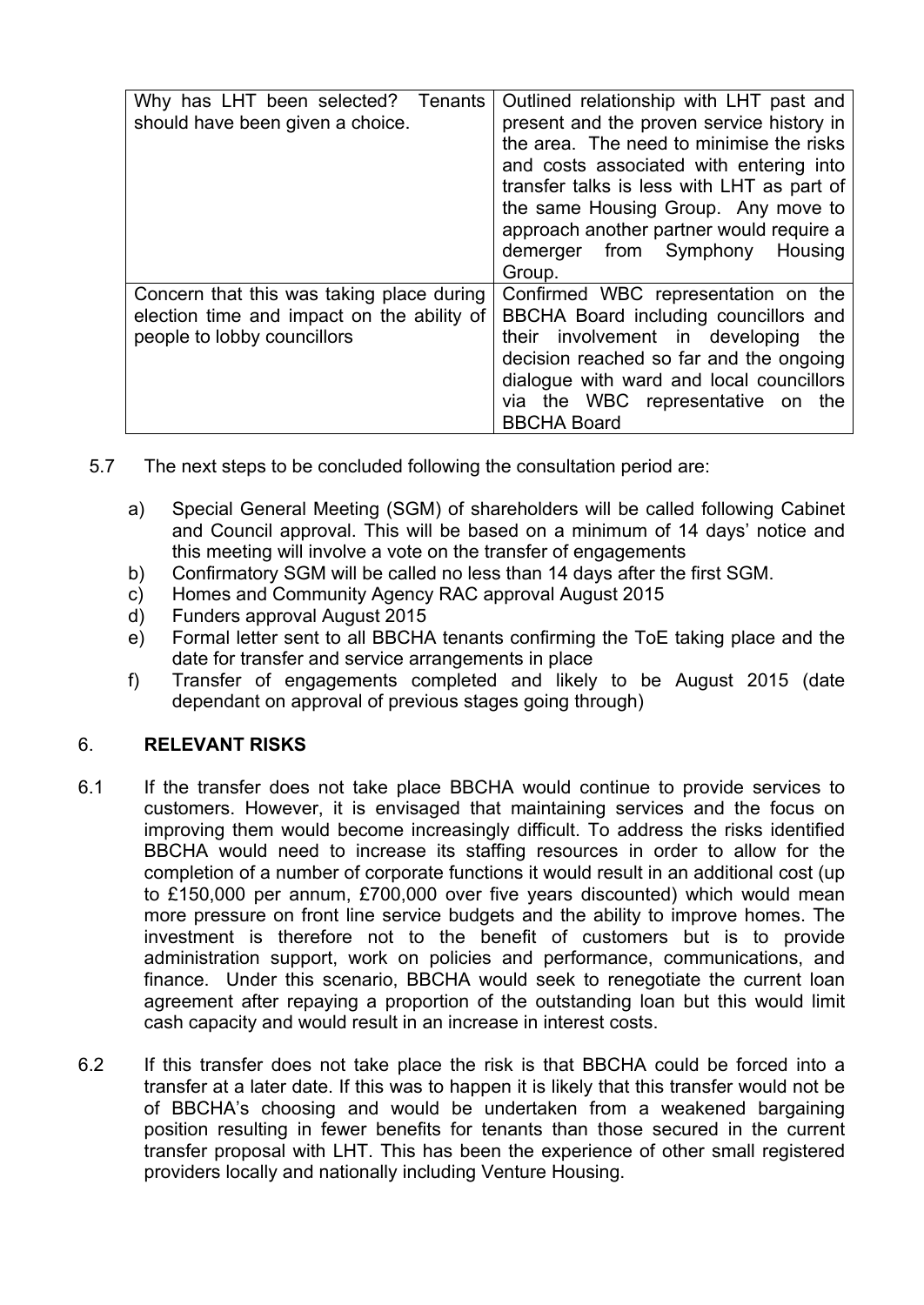- 6.2 If the transfer was to take place with LHT the risks are considered low in terms of ensuring future investment and service standards for customers. Due diligence has confirmed that LHT are a financially healthy organisation with more resources at its disposal to support the long term sustainability of the Beechwood and Ballantyne area than BBCHA has capacity for now and in the future.
- 6.3 WBC would no longer have a shareholding position through BBCHA and there would no longer be a BBCHA Board. However, LHT would become the 4<sup>th</sup> largest housing provider on the Wirral and as such would be a more influential partner with whom to work with in delivering Borough wide priorities.

# **7.0 IMPLICATIONS FOR VOLUNTARY, COMMUNITY AND FAITH GROUPS**

7.1 The Business Case includes a commitment to continue building partnership working with local organisations. The neighbourhood master planning exercise proposed in the Business Case includes the need to work collaboratively with a range of local organisations which would include voluntary, community and faith groups. These groups alongside tenants would be involved in influencing and shaping the longer terms plans for the area. The Business Case also outlines clearly the need to ask local people how they want to be involved in determining how the neighbourhood's performance is monitored and how the additional investment is spent in the area. Engaging with voluntary, community and faith groups in deciding what the area will look like would be an important part of this consultation process committed to by LHT.

# **8.0 RESOURCE IMPLICATIONS: FINANCIAL; IT; STAFFING; AND ASSETS**

- 8.1 There are no direct resources, financial, It staffing or asset issues arising from this report. The majority of BBCHA staff share common terms and conditions with LHT including pensions. Member's attention is drawn however to the impacts that would affect BBCHA as an organisation and the staff currently employed by them as outlined below.
- 8.2 Those staff affected in BBCHA are protected under TUPE and a clear consultation and engagement process is in place to ensure a smooth transition to their new employer. It is not envisaged that any redundancies will be required as BBCHA has already streamlined all its services in the previous two years.
- 8.3 BBCHA share common ICT systems, payroll processes and housing management and maintenance arrangements. No issues are expected to materialise and no substantial costs will be incurred due to the transfer.

#### **9.0 LEGAL IMPLICATIONS**

9.1 The legal implications are set out in the main body of the report.

# **10.0 EQUALITIES IMPLICATIONS**

10.1 The ToE of BBCHA does not relate to any services provided by the Council however the transfer in itself does not result in the reduction or removal of any services to the local community. The transfer focuses on maintaining current service provision and enhancing the services provided to tenants. Within the Business Case the